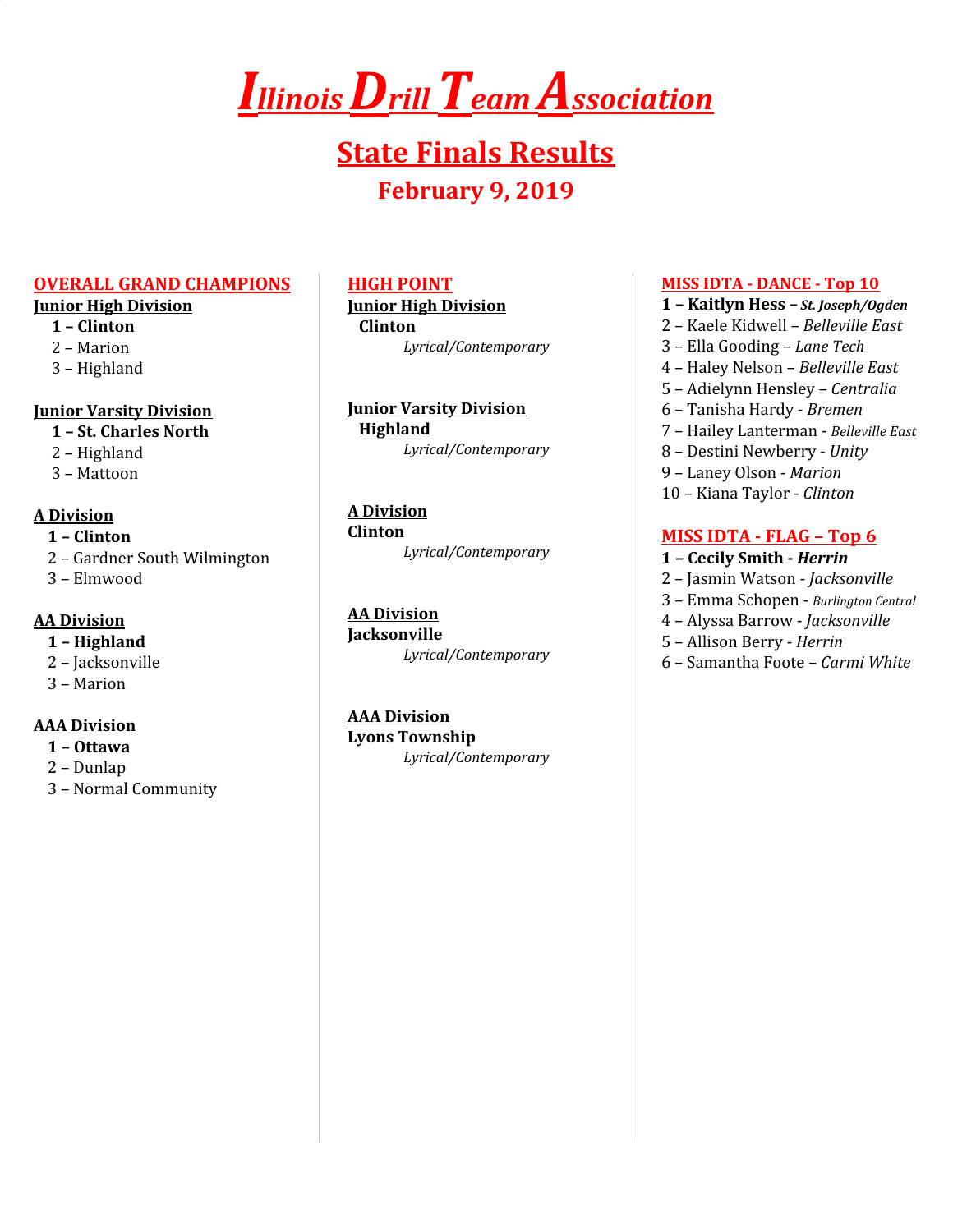#### **POM**

# **Junior High Division**

- **– Wesclin**
- Lincoln
- Charleston
- Knoxville
- Akin

# **Junior Varsity Division**

**- Mattoon**

# **A Division**

# **- Quincy Notre Dame**

- Gardner South Wilmington
- Elmwood
- Pittsfield
- Tuscola

# **AA Division**

- **- Mattoon**
- Lincoln
- Herrin

# **AAA Division**

**– Quincy**

# **POM/DANCE**

# **Junior High Division**

- **– Clinton**
- Eisenhower
- Harlem
- Triad
- Bloomington
- Collinsville

#### **Junior Varsity Division – Hinsdale South**

# **A Division**

- **– Clinton**
- Althoff
- Murphysboro
- Elmwood
- Pinckneyville
- Nashville
- Wesclin
- DuQuoin
- Roxana
- Dupo

# **AA Division**

- **– Jacksonville**
- Highland
- Marion
- Lincoln
- Charleston
- Northside College Prep
- Centralia

# **AAA Division**

- **– Oak Forest**
- Hinsdale South
- Dunlap
- Ottawa
- Collinsville

# **KICK**

# **Junior High Division**

- **- Marion**
- Germantown Hills
- Dunlap
- Charleston

# **A Division**

**- Wesclin**

# **AA Division**

- **– Marion**
- Charleston
- Jerseyville

# **AAA Division**

**– Hinsdale South**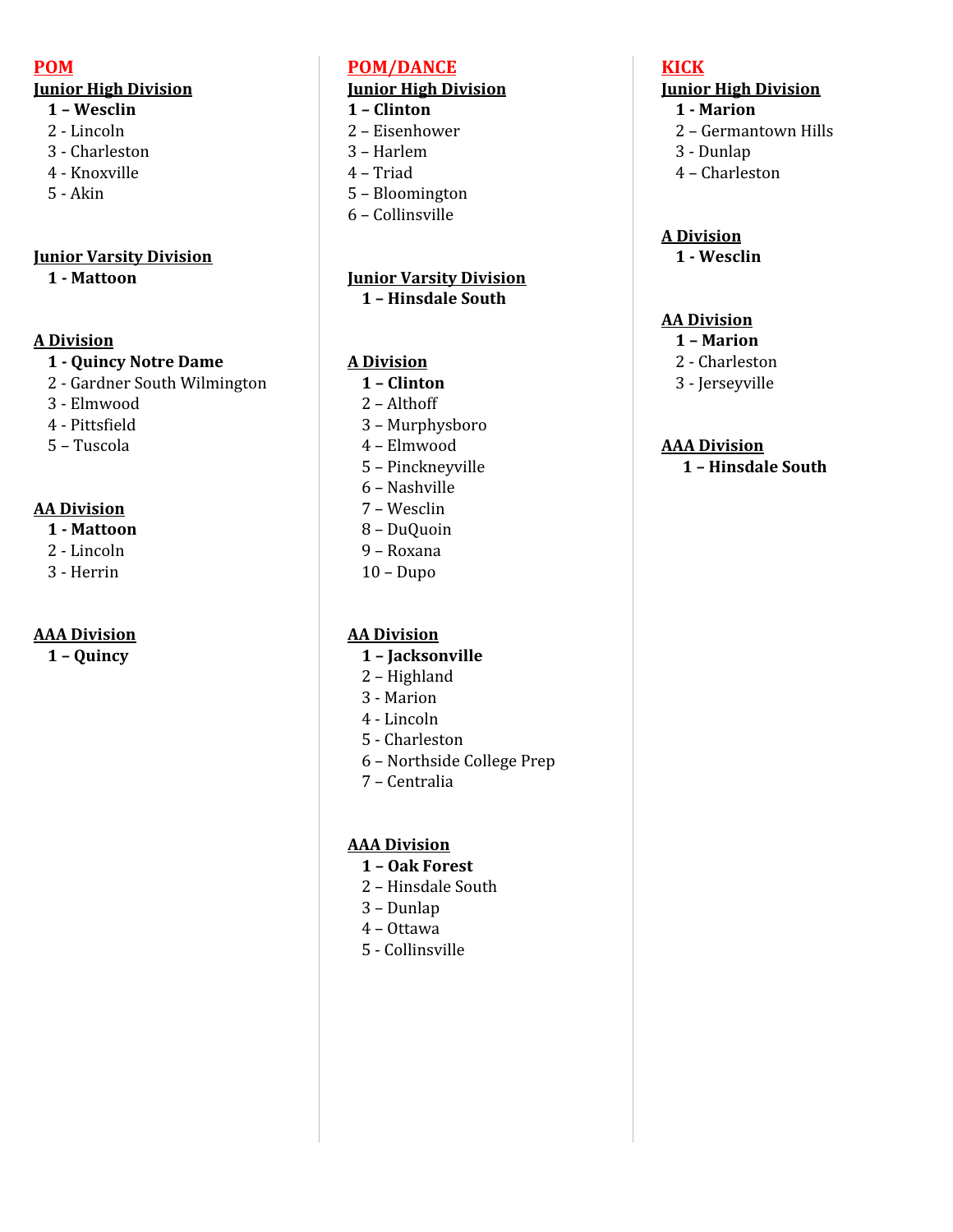#### **HIP HOP**

#### **Junior High Division**

#### **– Villa Grove**

- Unity
- Roselle
- Triad
- Evans
- Jefferson
- Herrin

#### **A Division**

#### **- Bishop McNamara**

- Villa Grove
- St. Joseph/Ogden
- Dupo
- Mystic Fire
- Benton
- Johnston City
- GCMS (Gibson City)

# **AA Division**

- **– Centralia**
- Rich South *(tie)*
- Jersey *(tie)*
- Herrin

# **AAA Division**

#### **– Normal Community**

- Crete Monee
- Normal West
- Thornton Township
- Bolingbrook

# – Lane Tech

# **JAZZ**

# **Junior High Division**

- **- Clinton**
- Highland
- Trimpe
- Fulton
- Troy
- Collinsville
- Evans
- Maroa-Forsyth
- Dunlap
- Mattoon
- Carriel
- Dunlap Valley
- Stephen Mack
- Eureka

#### **Junior Varsity Division**

- **– St. Charles North**
- Highland
- Washington
- Mattoon
- O'Fallon

#### **A Division**

- **– Clinton**
- Murphysboro
- Gardner South Wilmington
- Bishop McNamara
- Eureka
- Peotone
- Casey-Westfield
- Mystic Fire
- Althoff
- Johnston City
- Seneca
- Pinckneyville

# **JAZZ** *continued*

#### **AA Division**

- **– Highland**
- Mattoon
- East Peoria

#### **AAA Division**

- **– Ottawa**
- Maine East
- Dunlap
- Collinsville
- Washington
- O'Fallon
- Bradley Bourbonnais
- Belleville East
- Bloomington
- Hononegah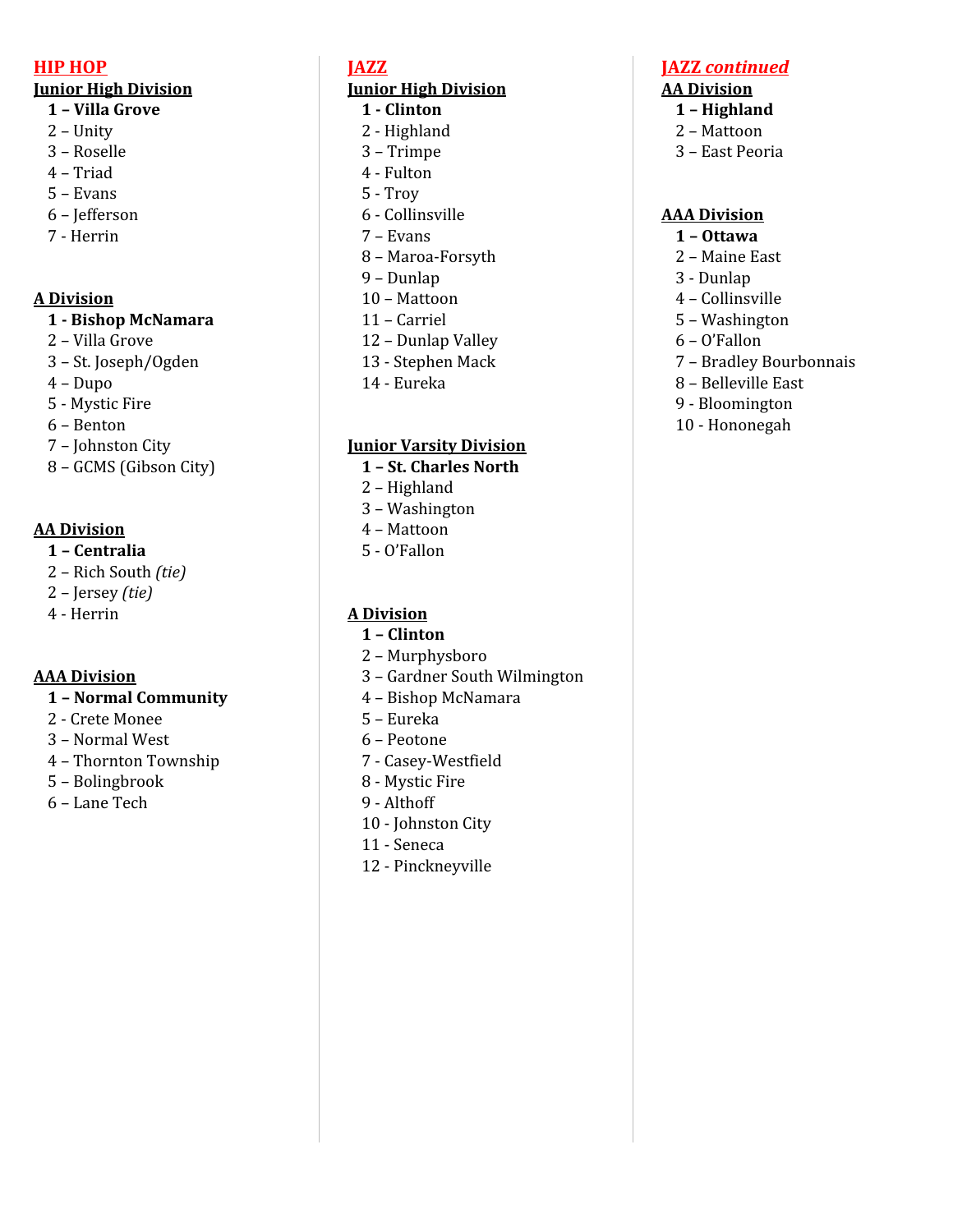#### **LYRICAL/CONTEMPORARY**

#### **Junior High Division**

- **– Clinton**
- Marion
- Highland
- Harlem
- Troy
- Eureka
- Trimpe
- Evans
- Kingsley
- Mattoon
- Germantown Hills
- Roselle
- Fulton
- Bloomington
- Maroa-Forsyth
- Parkside

#### **Junior Varsity Division**

- **– Highland**
- St. Charles North
- Lyons Township
- Mattoon
- Washington
- Bradley Bourbonnais
- O'Fallon

#### **A Division**

- **– Clinton**
- Eureka
- St. Joseph/Ogden
- Illini West
- Maroa-Forsyth
- Seneca
- West Hancock
- Althoff
- Nashville
- Casey-Westfield
- Wesclin
- Mystic Fire
- Peotone

# **LYRICAL/CONTEMPORARY** *continued*

#### **AA Division**

- **- Jacksonville**
- Highland
- Mattoon
- Marion
- Carterville

#### **AAA Division**

- **– Lyons Township**
- Normal Community
- Edwardsville
- Belleville East
- Washington
- O'Fallon
- Ottawa
- Bloomington
- Normal West

# **PRODUCTION**

#### **Junior High Division – Mystic Flames**

#### **TALL FLAG**

**Junior High Division - Akin**

#### **A Division**

**- Phoenix Military Academy**

#### **AA Division**

#### **- Herrin**

- Jacksonville
- Mahomet Seymour

# **LYRICAL FLAG**

#### **AA Division**

- **– Herrin**
- Jacksonville
- Mahomet Seymour
- Charleston

#### **AAA Division**

**– Urbana**

#### **COLOR GUARD**

**AA Division - Charleston**